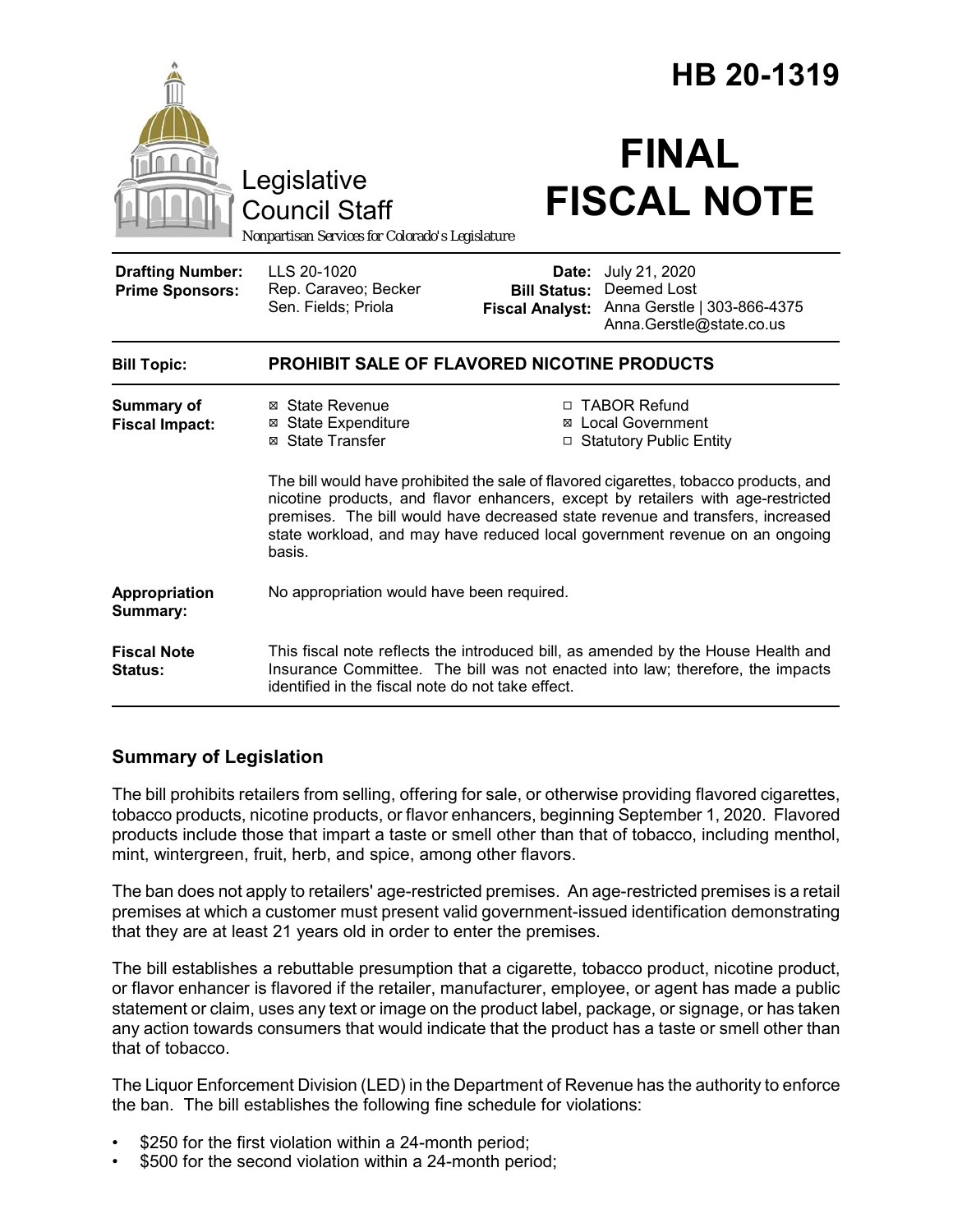July 21, 2020

- \$1,000, and the retailer is prohibited from selling cigarette, tobacco, or nicotine products at the location for seven days, for the third violation within a 24-month period;
- between \$1,000 and \$15,000, and the retailer is prohibited from selling cigarette, tobacco, or nicotine products at the location for 15 days, for the fourth violation within a 24-month period; and
- \$15,000, and the retailer is prohibited from selling cigarette, tobacco, or nicotine products at the location for at least one year, for the fifth or subsequent violation within a 24-month period.

The bill requires that retailers submit documentation to LED demonstrating that any flavored products have been destroyed. LED may promulgate rules regarding the form of the documentation.

# **Background**

**Statutory tax revenue.** Colorado assesses a tax of \$0.01 per cigarette (\$0.20 per pack of 20) and an excise tax of 20 percent on non-cigarette tobacco products. This tax revenue is subject to TABOR and is deposited in the General Fund. Of statutory cigarette tax revenue, 27 percent is allocated to local governments based on the cigarette consumption in each jurisdiction. Based on the December 2019 Legislative Council Staff forecast, revenue from statutory cigarette and tobacco taxes is expected to total \$129.3 million in FY 2020-21.

**Amendment 35 tax revenue.** Pursuant to Amendment 35, Colorado assesses a tax of \$0.032 per cigarette (\$0.64 per pack of 20), and an excise tax of 20 percent on non-cigarette tobacco products. This tax revenue is exempt from TABOR and deposited in the Tobacco Tax Cash Fund, which is allocated as follows:

- 46 percent to the Health Care Expansion Fund;
- 19 percent to the Primary Care Fund;
- 16 percent to the Tobacco Education Programs Fund;
- 16 percent to the Prevention, Early Detection, and Treatment Fund; and
- 3 percent to the General Fund, which is further distributed for health related services, local governments, immunization programs, Child Health Plan Plus (CHP+), and other state programs.

Based on the December 2019 Legislative Council Staff forecast, revenue from Amendment 25 cigarette and tobacco taxes is expected to total \$56.3 million in FY 2020-21.

### **State Revenue**

Beginning in FY 2020-21, the bill decreases state tax revenue by an indeterminate amount, and increases state General Fund revenue from fines.

**Cigarette and tobacco taxes.** The bill decreases state revenue from cigarette and tobacco tax revenue by an indeterminate amount beginning in FY 2020-21. This fiscal note assumes that current consumers are likely to purchase flavored products at retailers with age-restricted premises, or switch to unflavored products that are more widely available; these changes are not expected to impact the amount of cigarette or tobacco tax collections. To the extent that consumers reduce or eliminate consumption, the bill will reduce cigarette and tobacco tax revenue. The amount of this reduction is unknown; however, it is expected to become more significant in future years if fewer consumers begin to purchase such products. The analysis will be updated if more data becomes available.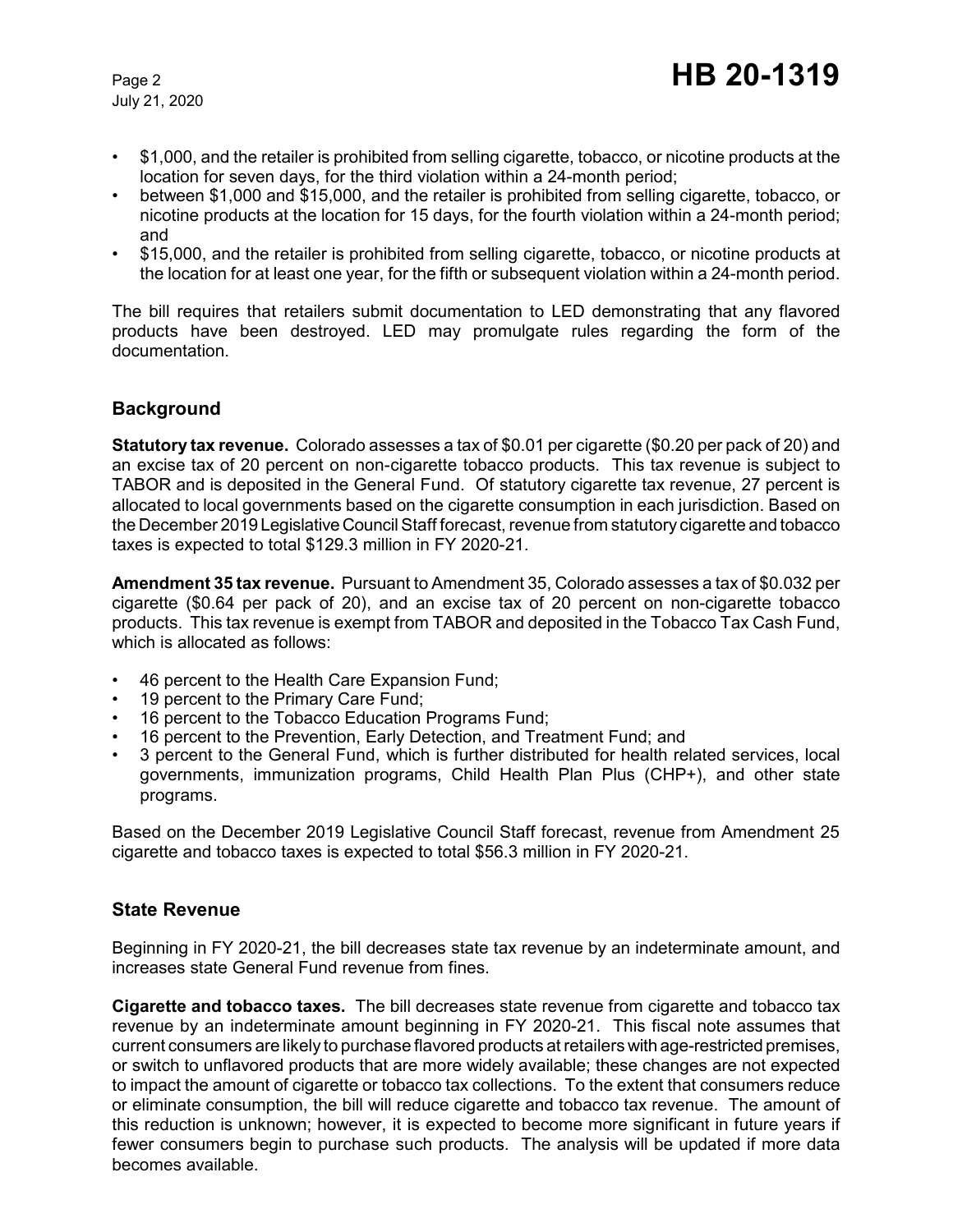July 21, 2020

*Sales taxes.* Cigarettes, tobacco products, and nicotine products are subject to the 2.90 percent state sales tax. To the extent that the bill decreases consumption of these products, the bill will correspondingly reduce state sales tax revenue. However, it is assumed that the bill will not change overall household saving and consumption patterns, such that decreased sales taxes paid on banned products are expected to be recouped in sales taxes paid on other products. To the extent that overall consumer spending decreases, or that consumers purchase tax-exempt goods instead, General Fund revenue will decrease by a greater amount than estimated.

*Tobacco Master Settlement Agreement.* Colorado receives annual payments from tobacco manufacturers under the Tobacco Master Settlement Agreement (MSA). Payments to the state depend in part on national cigarette consumption. The bill is expected to decrease national cigarette consumption by a minimal amount; therefore, any decrease in Tobacco MSA payments resulting from the bill is likewise assumed to be minimal.

**Fine revenue.** Because the prohibition on the sale of flavored products does not apply to retailers with an age-restricted premises, it is estimated that General Fund revenue from fines will be minimal. The fiscal note assumes that most retailers will abide by the bill's provisions. Based on recent data on the number of retailers and the assumption that up to three percent of compliance checks result in a violation, it is expected that fine revenue will not exceed \$15,000 in FY 2020-21. Revenue will increase in subsequent years if retailers commit subsequent violations within a 24 month period.

### **State Transfers**

To the extent that the state collects less tobacco and cigarette tax revenue, the bill will reduce the amount transferred from the Tobacco Tax Cash Fund to various cash funds and the General Fund for programs administered by the Department of Health Care Policy and Financing, the Colorado Department of Public Health and Environment, and other state agencies.

### **State Expenditures**

Beginning in FY 2020-21, the bill increases workload in the Department of Revenue and the Judicial Department and may decrease state expenditures for various state programs.

**Department of Revenue.** The bill increases workload for the LED in the Department of Revenue to enforce the ban. The division currently completes about 2,000 compliance checks per year at tobacco, nicotine, and cigarette retailers related to sales to minors. Enforcement of the ban on flavored products will be included in currently completed compliance checks. Workload will also increase to provide training for investigators.

*Legal services.* The Department of Revenue requires additional legal services hours to conduct rulemaking and handle additional administrative actions related to violations. Legal services are provided by the Department of Law. No change in appropriations is required.

**Programs funded with cigarette and tobacco tax revenue.** Any reduction in the transfers discussed above, or other programs funded by cigarette and tobacco tax revenue, will result in a corresponding decrease in expenditures for those programs. This analysis assumes that any change in appropriations for these programs will be handled through the annual budget process.